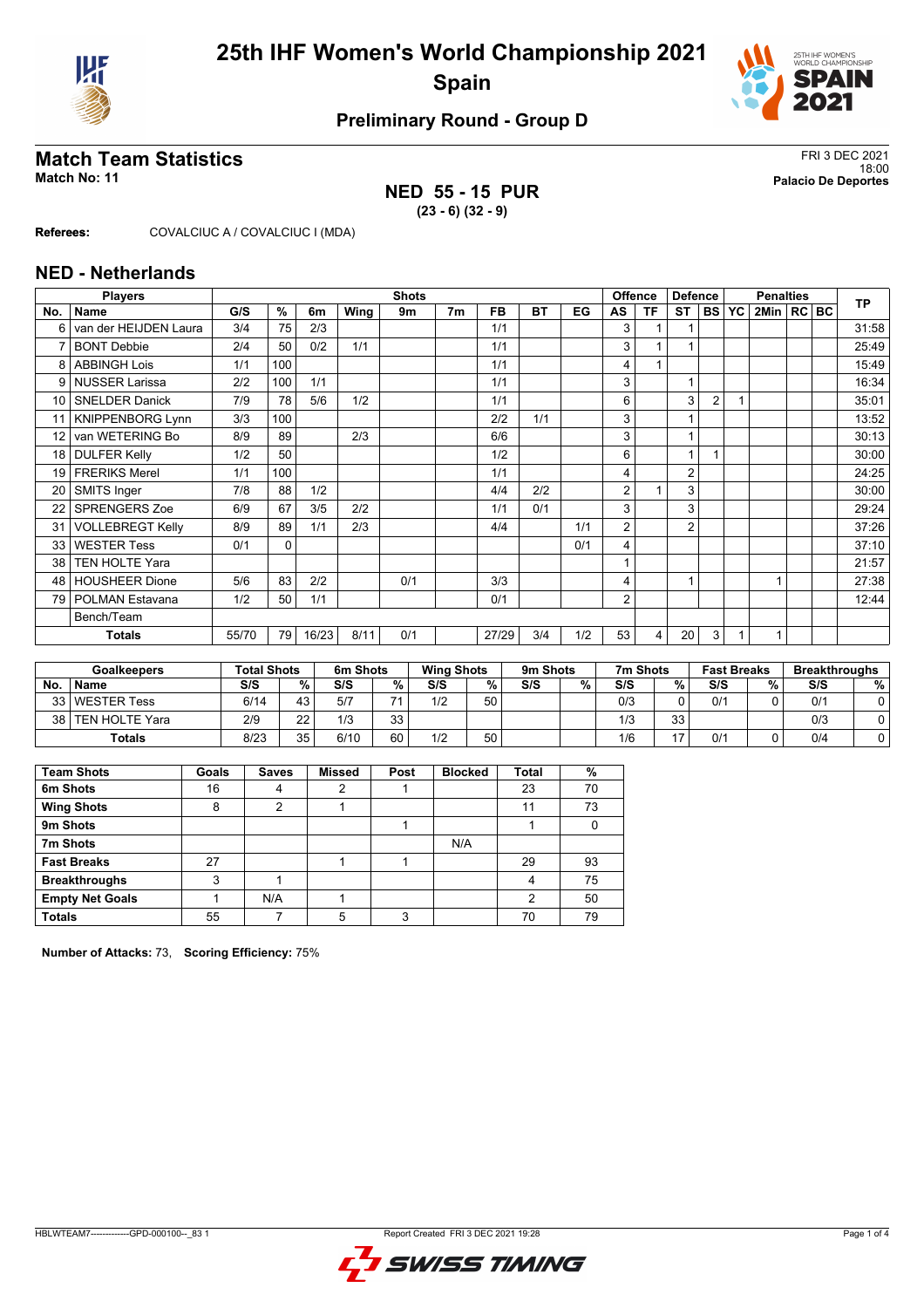



# **Match Team Statistics** FRI 3 DEC 2021

**NED 55 - 15 PUR (23 - 6) (32 - 9)**

18:00 **Match No: 11 Palacio De Deportes**

**Referees:** COVALCIUC A / COVALCIUC I (MDA)

## **NED - Netherlands**

|                                                                  |                                           |                              |                       |                                                |                      | <b>Shots Distribution</b>       |                                    |                                   |                             |                             |                                    |                                       |                                                               |
|------------------------------------------------------------------|-------------------------------------------|------------------------------|-----------------------|------------------------------------------------|----------------------|---------------------------------|------------------------------------|-----------------------------------|-----------------------------|-----------------------------|------------------------------------|---------------------------------------|---------------------------------------------------------------|
| <b>Players</b>                                                   |                                           |                              |                       |                                                |                      |                                 |                                    |                                   |                             |                             |                                    |                                       |                                                               |
| Goals / Shots                                                    |                                           |                              |                       | 8 ABBINGH L                                    |                      |                                 |                                    |                                   |                             |                             |                                    |                                       |                                                               |
|                                                                  |                                           | 6 van der HEIJDEN L 7 BONT D |                       |                                                |                      | 9 NUSSER L                      |                                    |                                   | 10 SNELDER D                |                             | 11 KNIPPENBORG L 12 van WETERING B |                                       |                                                               |
| $\sqrt{1/1}$                                                     | $\overline{1/1}$ $\overline{1}$           | $\overline{1/1}$             | 1/1                   |                                                |                      | $1/1$ $\sqrt{2/2}$              |                                    | $\overline{0/1}$<br>a.            | $\overline{2}/\overline{2}$ | $\overline{3}/3$<br>'nв.    |                                    | 1/1                                   | 5/6                                                           |
|                                                                  | $1/2$ .                                   |                              | $0/1$ .               |                                                | ш.                   |                                 |                                    | . .                               |                             | $2/2$ $\blacksquare$ 2/2    | 1/1                                | ж.                                    | 1/1                                                           |
|                                                                  |                                           |                              |                       | u 11                                           |                      | uк                              |                                    |                                   |                             | u d                         |                                    | ۳.                                    | 1/1                                                           |
|                                                                  |                                           | 1-Missed                     |                       |                                                |                      |                                 |                                    | 1-Missed                          |                             |                             |                                    |                                       |                                                               |
| 18 DULFER K                                                      |                                           | <b>19 FRERIKS M</b>          |                       | 20 SMITS I                                     |                      | 22 SPRENGERS Z                  |                                    |                                   |                             | 31 VOLLEBREGT K 33 WESTER T |                                    |                                       | 38 TEN HOLTE Y                                                |
|                                                                  |                                           |                              | $\overline{1}/1$      | 7/1                                            | 3/3                  | $\sqrt{107}$                    | $\overline{3}/4$                   | $\sqrt{3}/3$                      |                             | 1/1                         |                                    |                                       |                                                               |
|                                                                  | $1/1$ .                                   |                              |                       | n n                                            | $3/3$ $\blacksquare$ |                                 | $3/3$ $\blacksquare$               |                                   | 1/1                         | . .                         |                                    | ш                                     |                                                               |
| н                                                                | . .                                       |                              |                       | n - 11                                         |                      | 0/1<br>n n                      |                                    | $\blacksquare$ $\blacksquare$ 2/2 | 1/1                         | υи                          |                                    | ш.                                    |                                                               |
| 1-Post                                                           |                                           |                              |                       | 1-Post                                         |                      |                                 |                                    | 1-Missed                          |                             | 1-Missed                    |                                    |                                       |                                                               |
| 1-Post                                                           | Team                                      | 1-Missed                     |                       | Offence                                        |                      |                                 |                                    |                                   |                             | <b>Defence</b>              |                                    |                                       | Goalkeepers<br>Saves / Shots                                  |
|                                                                  | Goals / Shots                             |                              |                       |                                                |                      |                                 |                                    |                                   |                             |                             |                                    |                                       |                                                               |
| $-10/12$<br>$\frac{1}{2}$ 3/3<br>2/2<br>U.<br>3-Post<br>5-Missed | $\overline{3}/\overline{3}$<br>1/1<br>2/3 | 20/22<br>13/15<br>1/1<br>×   | 0/0                   | 3/5<br>$\overline{\phantom{0}}$<br>1/4<br>16/8 | $\sqrt{0/1}$<br>0/0  | 3/4<br>1/2<br><b>Empty Goal</b> | 4/4<br><b>Breakthroughs</b><br>0/0 | <b>Empty Goal</b>                 | 0/0/<br>0/1                 | 1/2<br>╱<br>2/5<br>1/2      | $5/8$                              | 1/2<br>1/3<br>2/3<br>н                | $\overline{0/2}$<br>$\overline{0}/\overline{1}$<br>2/6<br>1/5 |
|                                                                  |                                           |                              | 7 <sub>m</sub><br>5/6 | 7/8<br>0/0                                     |                      | 27/29                           | 1/1<br><b>Fast Breaks</b>          |                                   |                             | ∖<br>1/6<br>0/0             | 7 <sub>m</sub><br>0/0              | 33 WESTER T<br>0/1<br>1/1<br>1/1<br>н | $\overline{0/1}$<br>2/6<br>1/3                                |

 $1/2$  0/2

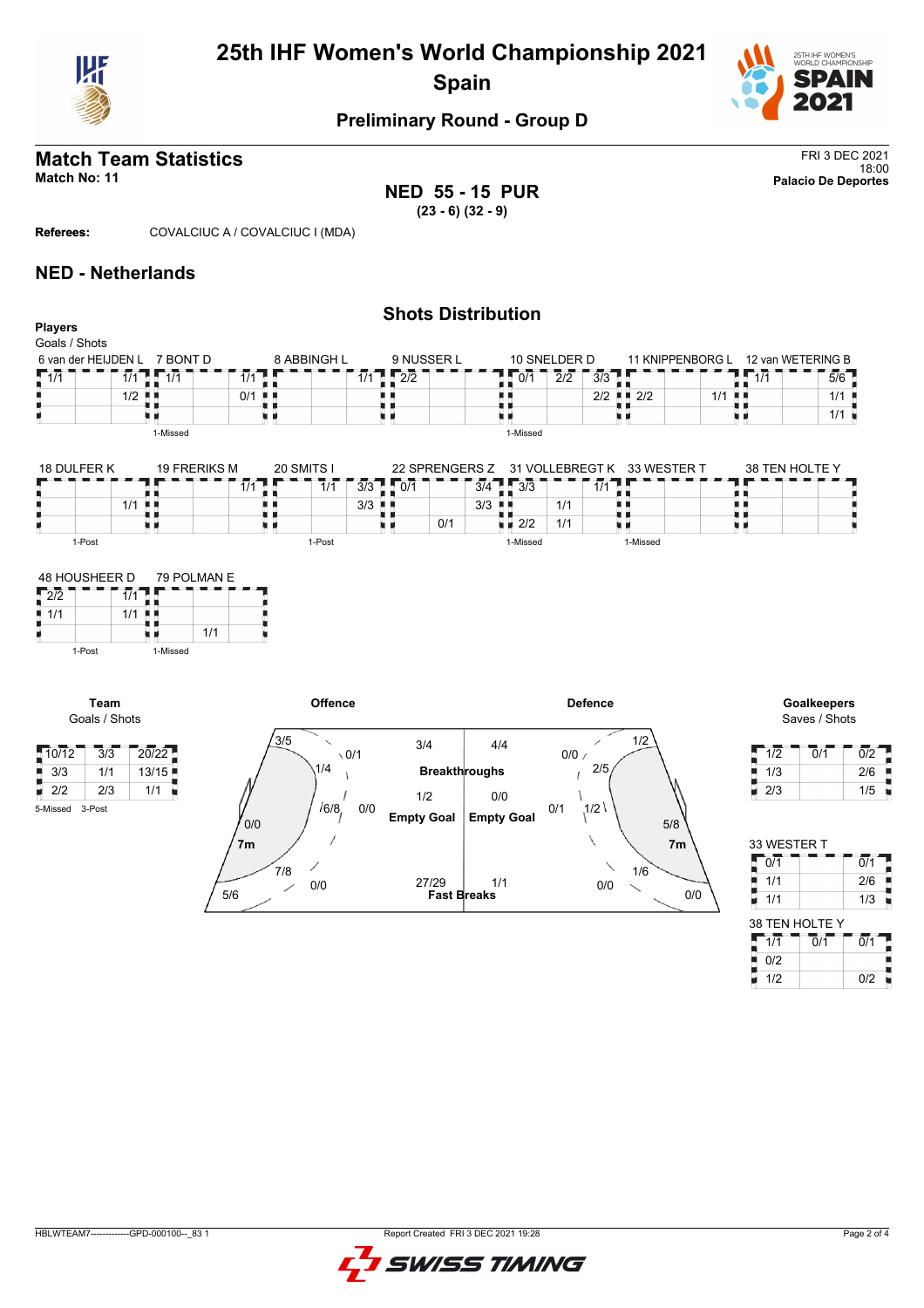



# **Match Team Statistics** FRI 3 DEC 2021

## **NED 55 - 15 PUR (23 - 6) (32 - 9)**

18:00 **Match No: 11 Palacio De Deportes**

**Referees:** COVALCIUC A / COVALCIUC I (MDA)

### **PUR - Puerto Rico**

|     | <b>Players</b>           |       | <b>Shots</b>  |      |      |     |                |           |           |    |                | <b>Offence</b> | <b>Defence</b> |           | <b>Penalties</b> |                |  |  | <b>TP</b> |
|-----|--------------------------|-------|---------------|------|------|-----|----------------|-----------|-----------|----|----------------|----------------|----------------|-----------|------------------|----------------|--|--|-----------|
| No. | Name                     | G/S   | $\frac{9}{6}$ | 6m   | Wing | 9m  | 7 <sub>m</sub> | <b>FB</b> | <b>BT</b> | EG | AS             | <b>TF</b>      | <b>ST</b>      | <b>BS</b> | <b>YC</b>        | 2Min   RC   BC |  |  |           |
|     | <b>ESCOBAR Kitsa</b>     |       |               |      |      |     |                |           |           |    |                |                |                |           |                  |                |  |  | 19:39     |
| 2   | CABRERA Adriana          | 0/1   | 0             | 0/1  |      |     |                |           |           |    |                | 3              |                |           |                  |                |  |  | 15:56     |
| 5   | <b>CEBALLOS Nathalys</b> | 5/9   | 56            | 0/2  |      |     | 2/4            | 1/1       | 2/2       |    | 2              | 13             |                |           |                  |                |  |  | 52:57     |
| 6   | <b>HIRALDO Sheila</b>    | 0/3   | 0             | 0/2  |      | 0/1 |                |           |           |    | 2              | 6              |                |           |                  |                |  |  | 30:25     |
| 8   | <b>VERGARA Joane</b>     | 1/2   | 50            | 1/2  |      |     |                |           |           |    |                | 1              |                |           |                  |                |  |  | 26:20     |
| 11  | <b>BENITEZ Alanis</b>    | 1/1   | 100           | 1/1  |      |     |                |           |           |    |                | 2              |                |           |                  |                |  |  | 35:02     |
| 12  | CARRASQUILLO Roxanalis   |       |               |      |      |     |                |           |           |    |                |                |                |           |                  |                |  |  | 20:05     |
| 13  | <b>ORTIZ Cyolimar</b>    |       |               |      |      |     |                |           |           |    |                | 1              |                |           |                  |                |  |  | 5:35      |
| 15  | MALDONADO Jailene        | 0/1   | $\Omega$      | 0/1  |      |     |                |           |           |    |                |                |                |           |                  |                |  |  | 28:39     |
| 16  | SOTO Zugeily             |       |               |      |      |     |                |           |           |    | 1              |                |                |           |                  |                |  |  | 19:30     |
| 17  | <b>GRACIANI Ericka</b>   | 4/5   | 80            | 1/1  |      |     | 3/4            |           |           |    |                |                |                |           |                  |                |  |  | 33:27     |
| 18  | <b>GARCIA Ciris</b>      | 2/2   | 100           | 1/1  |      |     |                |           | 1/1       |    | $\overline{1}$ | $\overline{ }$ |                |           |                  |                |  |  | 19:25     |
| 21  | <b>ESCOBAR Nastasha</b>  |       |               |      |      |     |                |           |           |    |                |                |                |           |                  |                |  |  | 8:27      |
| 22  | <b>FUENTES Zuleika</b>   | 1/4   | 25            | 0/2  | 0/1  |     |                |           | 1/1       |    |                | 5              |                |           |                  |                |  |  | 40:03     |
| 23  | RODRIGUEZ Lizabeth       |       |               |      |      |     |                |           |           |    | 3              | 5              |                |           |                  |                |  |  | 31:22     |
| 24  | <b>ORTIZ Robeliz</b>     | 1/1   | 100           |      | 1/1  |     |                |           |           |    |                | 1              |                |           |                  |                |  |  | 33:08     |
|     | Bench/Team               |       |               |      |      |     |                |           |           |    |                |                |                |           |                  |                |  |  |           |
|     | <b>Totals</b>            | 15/29 | 52            | 4/13 | 1/2  | 0/1 | 5/8            | 1/1       | 4/4       |    | 11             | 39             | 3              |           |                  |                |  |  |           |
|     |                          |       |               |      |      |     |                |           |           |    |                |                |                |           |                  |                |  |  |           |

| <b>Goalkeepers</b> |                        | <b>Total Shots</b> |    | 6m Shots |           | <b>Wing Shots</b> |    | 9m Shots |   | 7m Shots |   | <b>Fast Breaks</b> |   | <b>Breakthroughs</b> |                 |
|--------------------|------------------------|--------------------|----|----------|-----------|-------------------|----|----------|---|----------|---|--------------------|---|----------------------|-----------------|
| No.                | <b>Name</b>            | S/S                | %  | S/S      | %         | S/S               | %  | S/S      | % | S/S      | % | S/S                | % | S/S                  | %               |
|                    | l ESCOBAR Kitsa        | 2/19               | 11 | 2/8      | 25        | 0/3               |    |          |   |          |   | 0/6                |   | 0/1                  |                 |
| 12 <sub>1</sub>    | CARRASQUILLO Roxanalis | 3/18               | 17 | 1/6      | 47        | 2/5               | 40 |          |   |          |   | 0/7                |   |                      |                 |
|                    | 16 SOTO Zugeily        | 2/24               | 8  | 1/6      | <b>ィー</b> | 0/1               |    |          |   |          |   | 0/14               |   | 1/3                  | 33 <sup>1</sup> |
|                    | EG                     |                    |    |          |           |                   |    |          |   |          |   |                    |   |                      |                 |
|                    | Totals                 | 7/62               | 11 | 4/20     | 20        | 2/10              | 20 |          |   |          |   | 0/27               |   | 1/4                  | 25 <sub>1</sub> |

| <b>Team Shots</b>      | Goals | <b>Saves</b> | <b>Missed</b> | Post | <b>Blocked</b> | <b>Total</b> | %   |
|------------------------|-------|--------------|---------------|------|----------------|--------------|-----|
| 6m Shots               |       | 6            |               |      |                | 13           | 31  |
| <b>Wing Shots</b>      |       |              |               |      |                | ົ            | 50  |
| 9m Shots               |       |              |               |      |                |              |     |
| 7m Shots               | 5     |              |               | 2    | N/A            | 8            | 63  |
| <b>Fast Breaks</b>     |       |              |               |      |                |              | 100 |
| <b>Breakthroughs</b>   | 4     |              |               |      |                | 4            | 100 |
| <b>Empty Net Goals</b> |       | N/A          |               |      |                |              |     |
| <b>Totals</b>          | 15    | 8            |               | ົ    | 3              | 29           | 52  |

**Number of Attacks:** 65, **Scoring Efficiency:** 23%